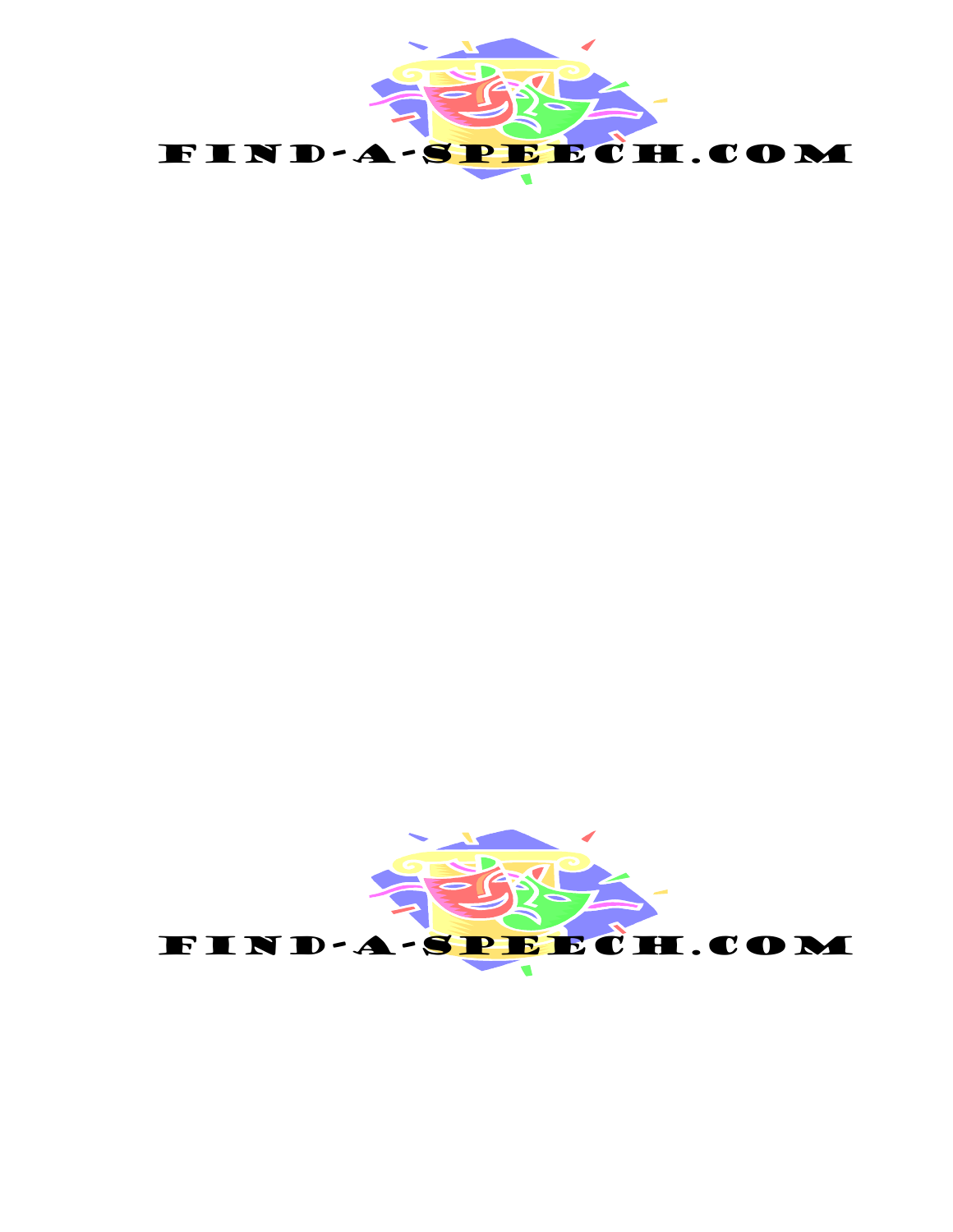**good looking? I don't either, but Daphne Medford does. She's going to sign up for his class just because she thinks he's such a hunk! Honestly, I don't see it!**

 **What? Oh, yeah.....I was telling you.....who I met. David Ellerby!! I'm positive! David Ellerby! You remember.....of course you do....you have to.....the one who used to be in our high school until his family moved back East. With glasses....and braces on his teeth? Yes! "Runtie Ellerby!" Well, he's visiting his....you don't think he's exciting? Well girl, that shows you haven't SEEN him! Just wait until you lay eyes on this boy! I mean, Jenna, he's to die for! Absolutely drop dead gorgeous! I could barely stand when I saw him, my knees were so weak! Here, have another candy. And it isn't only that....Jen, if I could just describe him to you! –No braces, perfect teeth....and he isn't wearing glasses...... and he's ..... he's that tall! Honest! I have to tell you what he drives! We're not talking second hand stuff. We're talking brand new, hot off the lot, streamlined, red** 

**convertible.**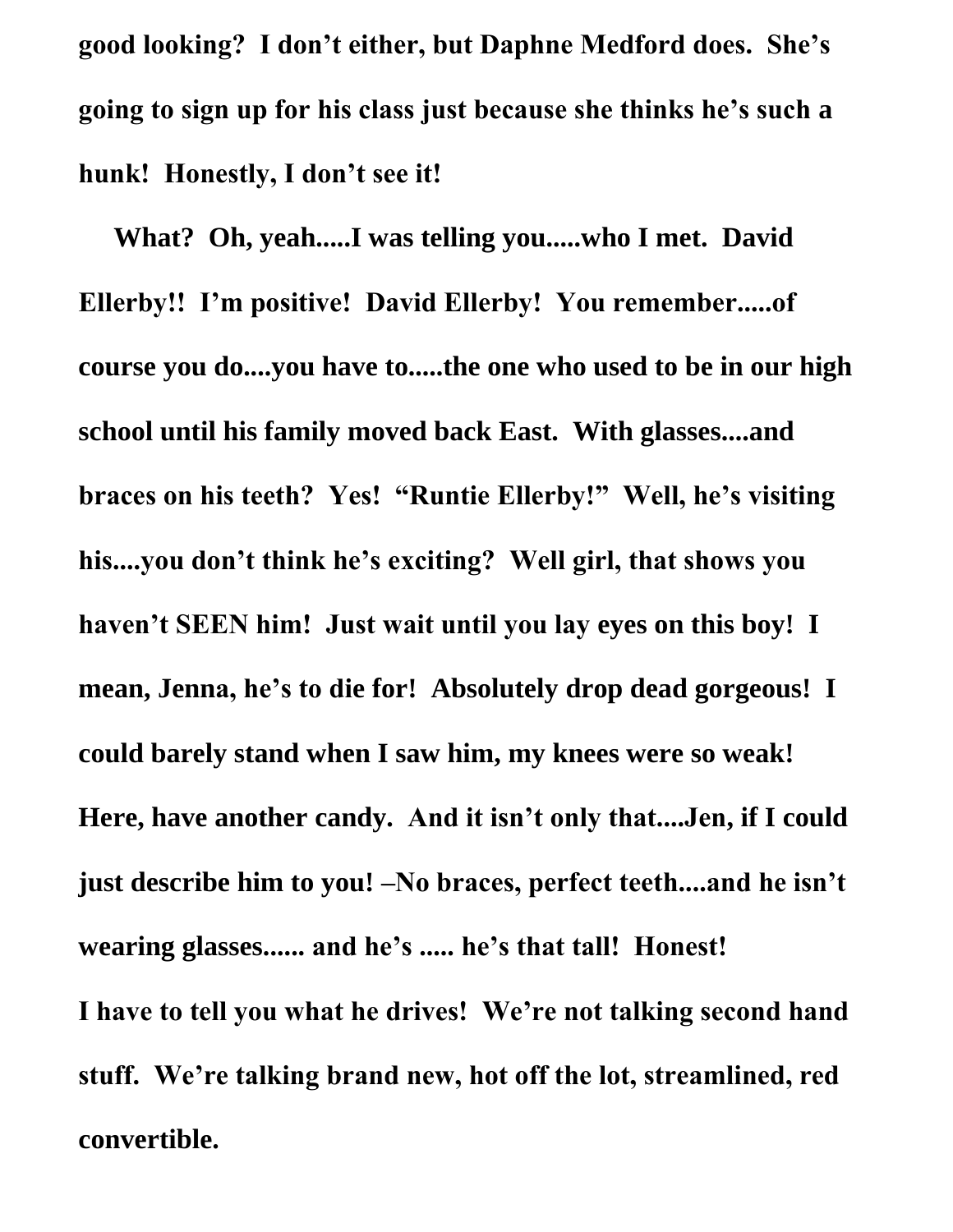**That hunk of a guy driving that hunk of a car....oooh, and on top of all that, he's attending Yale! I'm serious! Yale! Oh, and the way he sm.....oh, hello Bill. (She nods casually) No, we're not going your way. No, thanks, I can't stop for an ice cream. Jenna and I – we ---we've got a lot of things ...to ....um....discuss. Yeah. See ya later.**

 **Good grief! Doesn't that get under your skin!? I mean Bill, coming right up to me when I – well, when I'm waiting for ....I mean, ...you know....it would have ruined everything! What? Well, I am telling you, just as fast as I can! I think I'll wear my blue dress, what do you think? Or maybe the flowered one. That's pretty cool. – Understated, and yet .....oh! I forgot! I spilled my latte on it yesterday! Well, I'll just wear the blue one, unless my mom......but I don't think she would. She bought the blue one for me last week, and when I spilled coffee on my lavender top she said – have another candy? I guess he'll like the blue. Men usually do. And coming from Yale – (she sees someone in the distance).**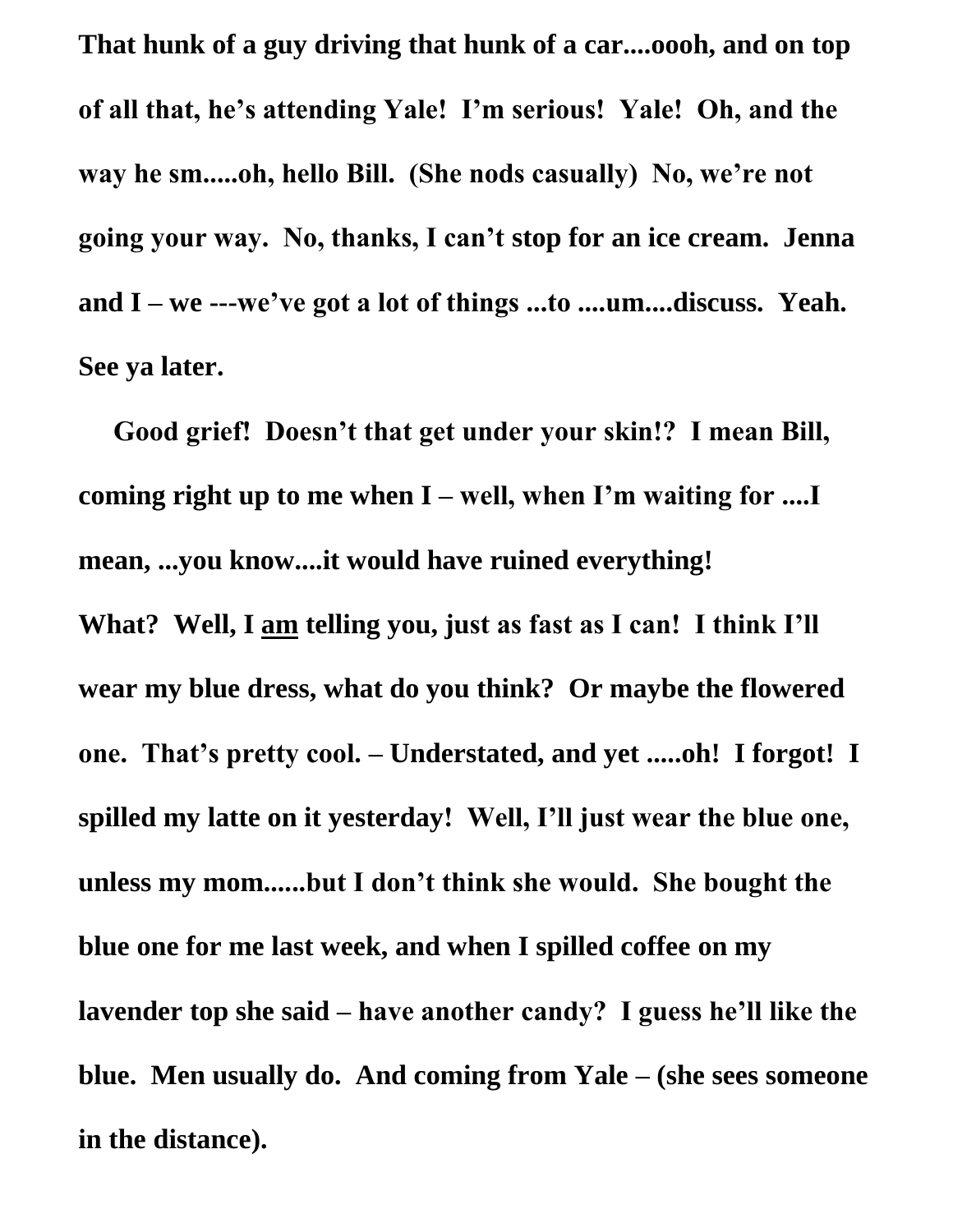**Shh! That's Tommy Trenton over there, and the Taxler twins. I want to see if they'll come over here when they see us. Hey, just kind of smile and act casual. (fakes smiling and laughing with Jenna) Nope, they didn't! Well, I don't care, they're stupid anyway!** 

 **What? Don't you get it yet? It's the country club cook out! Yes! Tonight! Well, ....no.....David hasn't exactly asked me ... I mean, not exactly. But you'll never believe the way he looked at me. I mean ...when I sort of happened to mention they still have parties ..... I mean, when I said they were having one tonight,.. Yes, he – he looked devastated! (She looks down the street as though Jenna has called her attention to someone) What did you say? Who? No, that isn't him. That's just the new guy. Yes, the shoe department ....he's married. Anyway, David is a thousand times better looking! Ten thousand! And then there's the car! MMM HMM! Yes, he's going to pick me up. At least, ....I mean...he didn't exactly say that he would definitely,.... but he mentioned he'd be driving home this way – after he finished with**